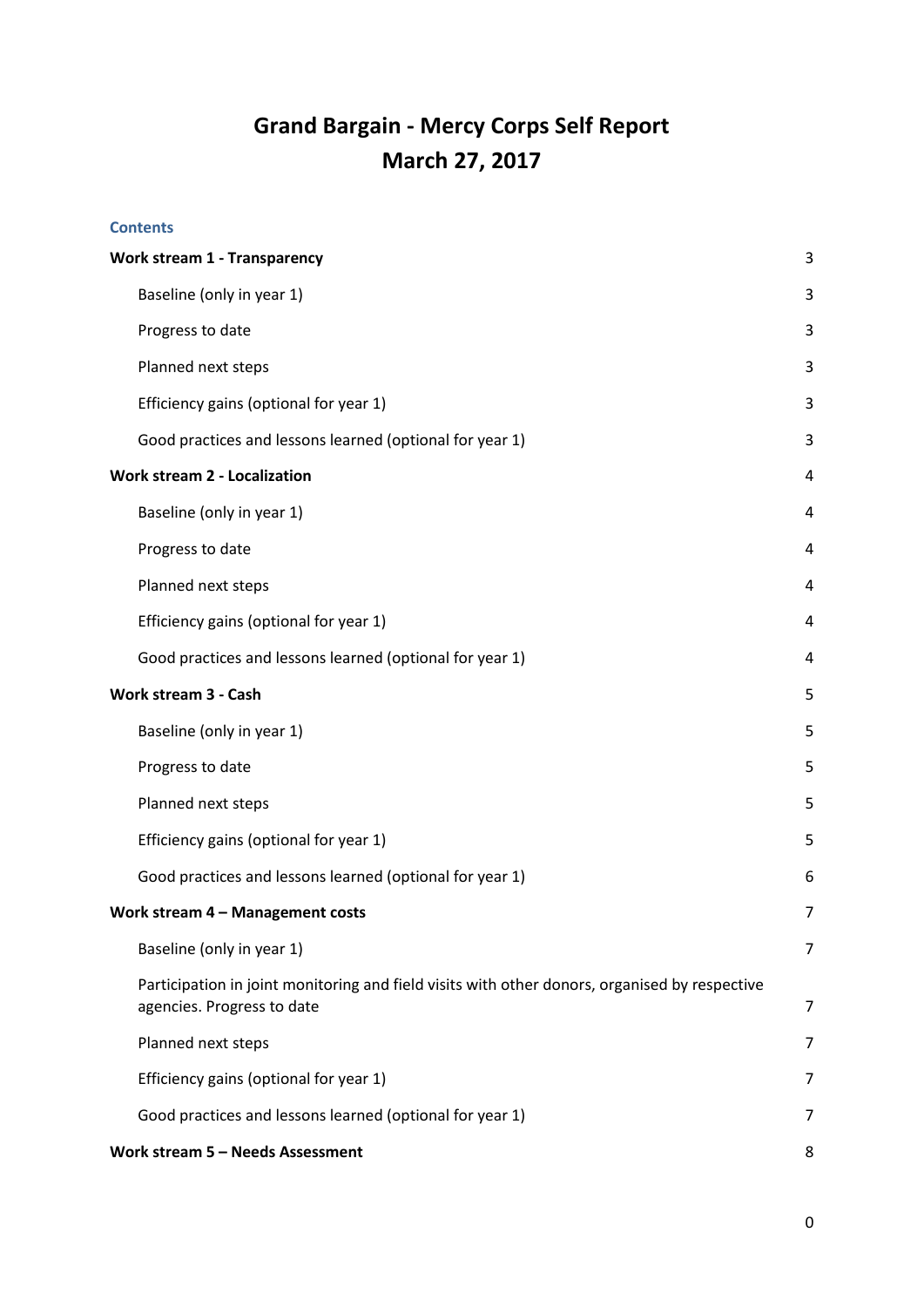| Baseline (only in year 1)                                | 8        |
|----------------------------------------------------------|----------|
| Progress to date                                         | 8        |
| Planned next steps                                       | 8        |
| Efficiency gains (optional for year 1)                   | 8        |
| Good practices and lessons learned (optional for year 1) | 8        |
| Work stream 6 - Participation Revolution                 | 9        |
| Baseline (only in year 1)                                | 9        |
| Progress to date                                         | 9        |
| Planned next steps                                       | 9        |
| Efficiency gains (optional for year 1)                   | 9        |
| Good practices and lessons learned (optional for year 1) | 9        |
| Work stream 7 - Multi-year planning and funding          |          |
| Baseline (only in year 1)                                | 10<br>10 |
| Progress to date                                         | 10       |
| Planned next steps                                       | 10       |
| Efficiency gains (optional for year 1)                   | 10       |
| Good practices and lessons learned (optional for year 1) | 10       |
| Work stream 8 - Earmarking/flexibility                   | 11       |
| Baseline (only in year 1)                                | 11       |
| Progress to date                                         | 11       |
| Planned next steps                                       | 11       |
| Efficiency gains (optional for year 1)                   | 11       |
| Good practices and lessons learned (optional for year 1) | 11       |
| Work stream 9 - Reporting requirements                   | 12       |
| Baseline (only in year 1)                                | 12       |
| Progress to date                                         | 12       |
| Planned next steps                                       | 12       |
| Efficiency gains (optional for year 1)                   | 12       |
| Good practices and lessons learned (optional for year 1) | 12       |
| Work stream 10 - Humanitarian - Development engagement   | 13       |

1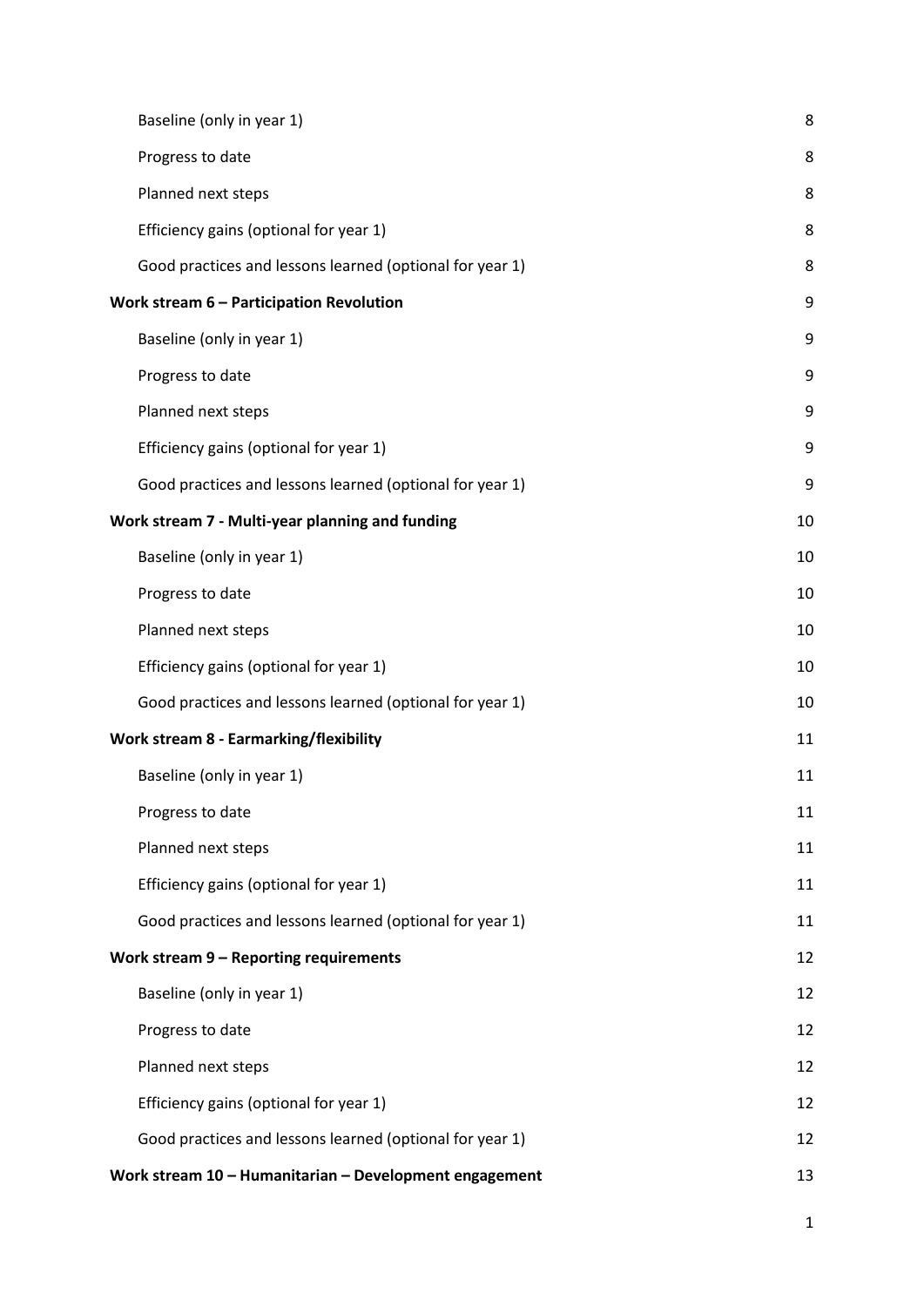| Baseline (only in year 1)                                | 13 |
|----------------------------------------------------------|----|
| Planned next steps                                       | 13 |
| Efficiency gains (optional for year 1)                   | 13 |
| Good practices and lessons learned (optional for year 1) | 13 |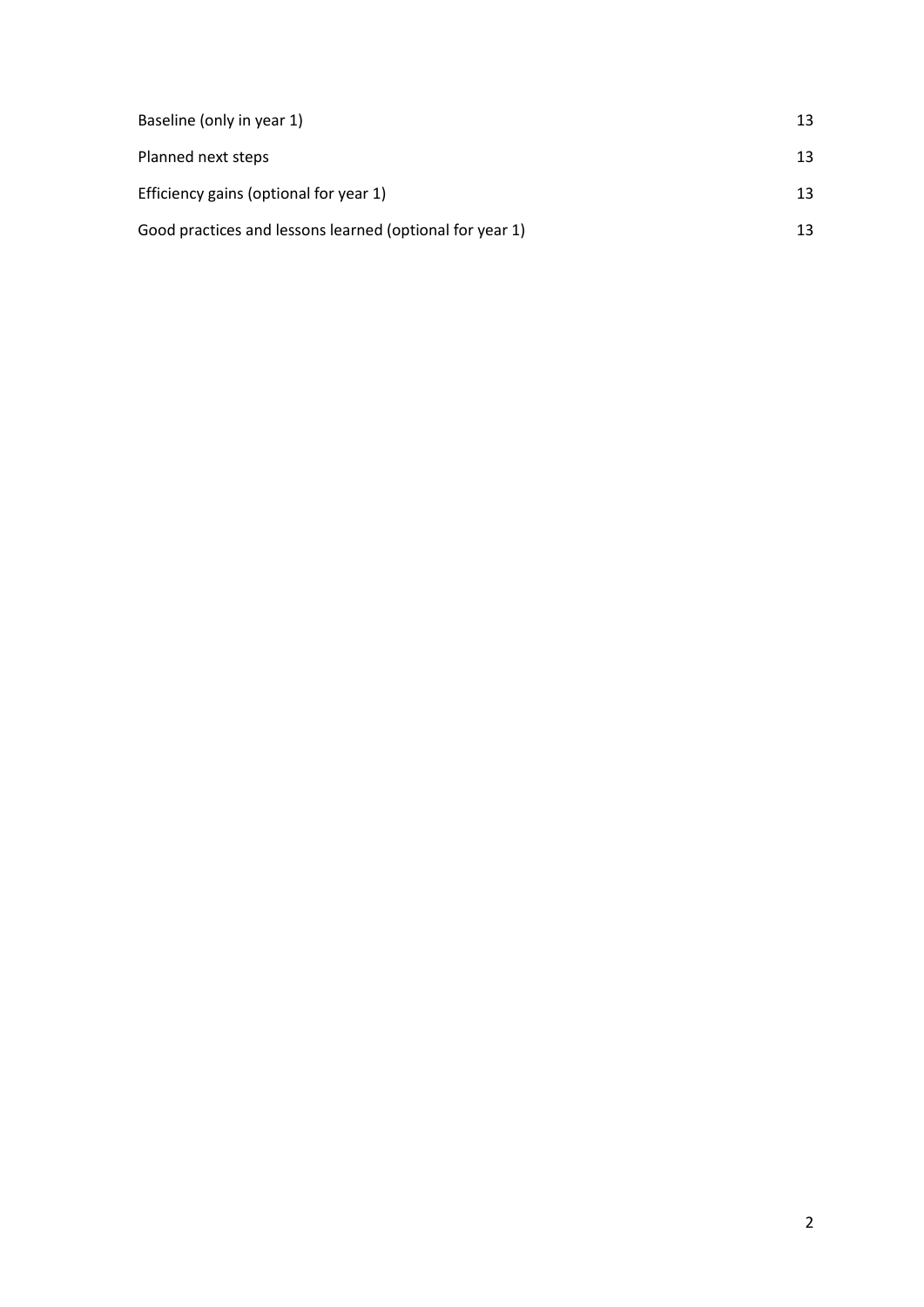## <span id="page-3-1"></span><span id="page-3-0"></span>**Work stream 1 - Transparency**

- **1. Baseline (only in year 1) - Where did your organisation stand on the work stream and its commitments when the Grand Bargain was signed?** When the Grand Bargain was signed, Mercy Corps was already submitting information to IATI for all DFID-funded grants, as well as other grants if this is a donor requirement.
- <span id="page-3-2"></span>**2. Progress to date - Which concrete actions have you taken (both internally and in cooperation with other signatories) to implement the commitments of the work stream?**  Nothing to report (NTR)
- <span id="page-3-3"></span>**3. Planned next steps - What are the specific next steps which you plan to undertake to implement the commitments (with a focus on the next 2 years)?** Mercy Corps will consider whether it can submit information to IATI on additional grants besides DFID-funded ones.
- <span id="page-3-4"></span>**4. Efficiency gains (optional for year 1) - Please indicate, qualitatively, efficiency gains associated with implementation of GB commitments and how they have benefitted your organisation and beneficiaries.** NTR
- <span id="page-3-5"></span>**5. Good practices and lessons learned (optional for year 1)- Which concrete action(s) have had the most success (both internally and in cooperation with other signatories) to implement the commitments of the work stream? And why?** NTR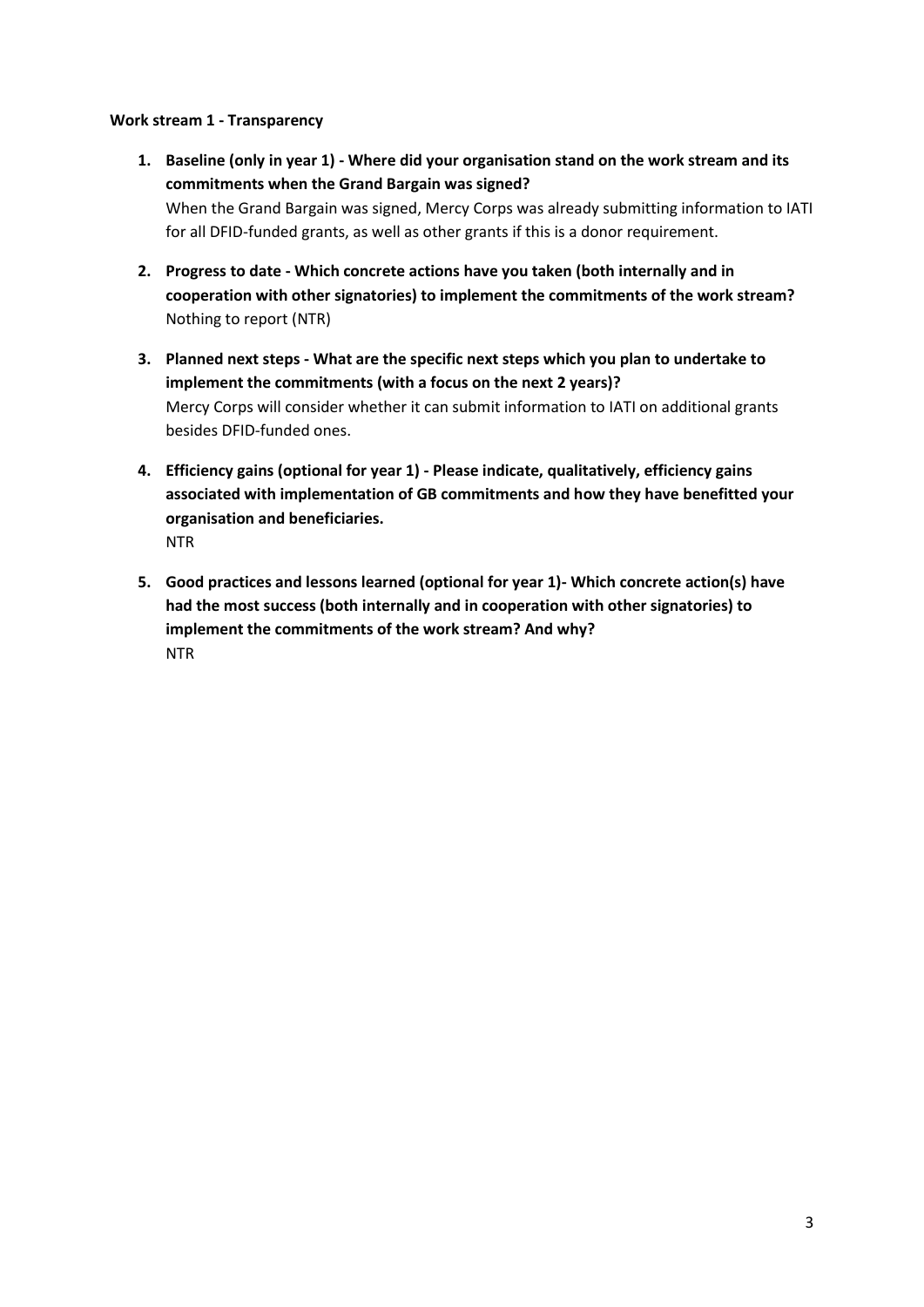<span id="page-4-1"></span><span id="page-4-0"></span>**Work stream 2 - Localization**

**1. Baseline (only in year 1)- Where did your organisation stand on the work stream and its commitments when the Grand Bargain was signed?**

NTR

- <span id="page-4-2"></span>**2. Progress to date - Which concrete actions have you taken (both internally and in cooperation with other signatories) to implement the commitments of the work stream?**  NTR
- <span id="page-4-3"></span>**3. Planned next steps - What are the specific next steps which you plan to undertake to implement the commitments (with a focus on the next 2 years)?**

NTR

<span id="page-4-4"></span>**4. Efficiency gains (optional for year 1)- Please indicate, qualitatively, efficiency gains associated with implementation of GB commitments and how they have benefitted your organisation and beneficiaries.**

NTR

<span id="page-4-5"></span>**5. Good practices and lessons learned (optional for year 1) - Which concrete action(s) have had the most success (both internally and in cooperation with other signatories) to implement the commitments of the work stream? And why?**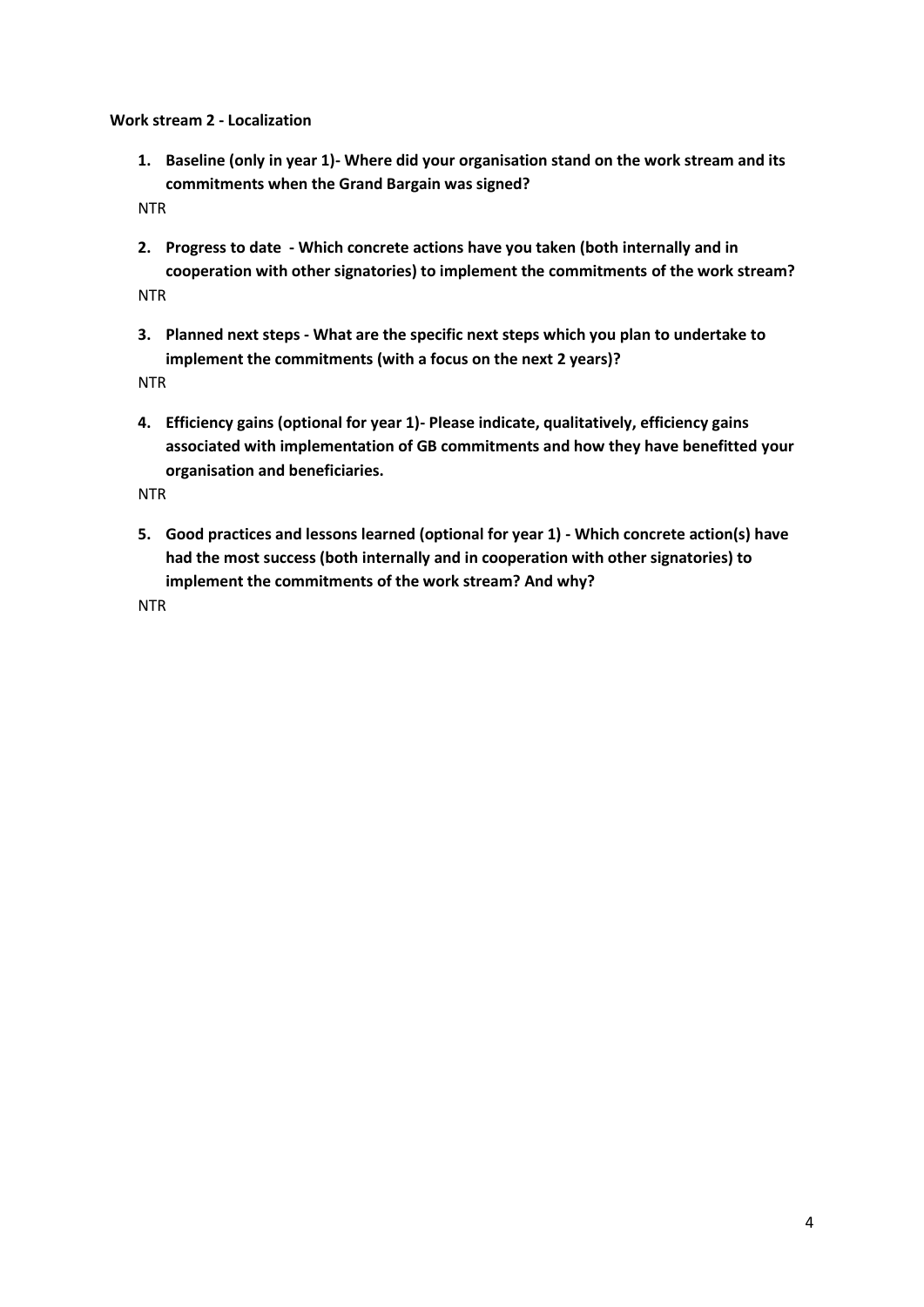#### <span id="page-5-1"></span><span id="page-5-0"></span>**Work stream 3 - Cash**

**1. Baseline (only in year 1)- Where did your organisation stand on the work stream and its commitments when the Grand Bargain was signed?**

Cash transfers, where appropriate, have long been Mercy Corps' preferred response mechanism in humanitarian contexts. However, we wanted cash transfers to be more mainstreamed and institutionalized in order to normalize their use and ensure consistent program quality and impact. In addition, we wanted to improve our ability to reach scale, with accompanying efficiency and effectiveness gains. Finally, Mercy Corps wanted to capitalize on the opportunity to reduce the negative impact of humanitarian responses on markets and increase linkages to longer term economic self-reliance and recovery programming.

# <span id="page-5-2"></span>**2. Progress to date - Which concrete actions have you taken (both internally and in cooperation with other signatories) to implement the commitments of the work stream?**

- Started cash programs in Haiti and northern Uganda.
- We were the primary NGO contributor to the WE[F](http://www3.weforum.org/docs/IP/2016/FS/WEF_FI_Principles_Humanitarian_Payments.pdf) Principles on Public-Private Cooperation [in Humanitarian Payments](http://www3.weforum.org/docs/IP/2016/FS/WEF_FI_Principles_Humanitarian_Payments.pdf)
- Joined the ERC consortium to encourage uptake of multi-purpose cash assistance
- Mercy Corps' ELAN released a report on the use of prepaid cards in humanitarian programs

Mercy Corps has changed our financial tracking to better calculate and report out on the volume of humanitarian programming that is cash based, disaggregated by cash methodologies. Mercy Corps is committed to tracking the percentage of our humanitarian assistance that is cash programming. Cash programming is at least 15% of all humanitarian assistance. In Greece our CTP programs reached over 20% of the refugee/migrant population in the country.

## <span id="page-5-3"></span>**3. Planned next steps - What are the specific next steps which you plan to undertake to implement the commitments (with a focus on the next 2 years)?**

We will build towards greater institutionalization of cash programming across Mercy Corps, including hosting CaLP trainings and supporting initiatives like the Fritz institute training materials for operations staff. We will roll out additional internal toolkits and SOPs to ensure cash is systematically considered in response analysis and program design. We will continue to engage with initiatives like the Collaborative Cash Delivery (CCD) Platform, ERC grants, and CaLP that contribute to the broader industry approaches and uptake of cash programs. Mercy Corps will complete our internal process to reliably and routinely report on the cash transfers portion of humanitarian programming.

<span id="page-5-4"></span>**4. Efficiency gains (optional for year 1) - Please indicate, qualitatively, efficiency gains associated with implementation of GB commitments and how they have benefitted your organisation and beneficiaries.**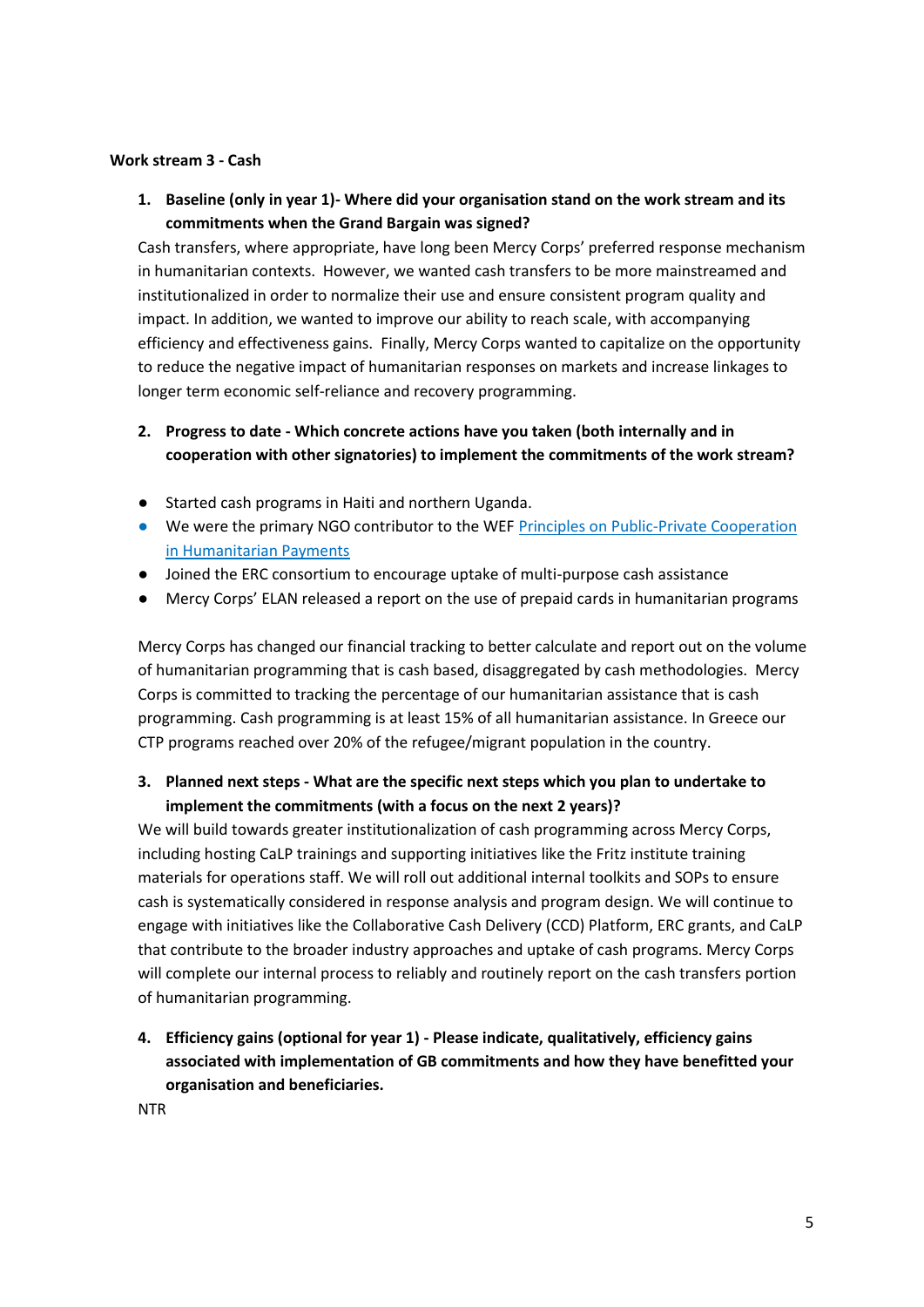<span id="page-6-0"></span>**5. Good practices and lessons learned (optional for year 1) - Which concrete action(s) have had the most success (both internally and in cooperation with other signatories) to implement the commitments of the work stream? And why?**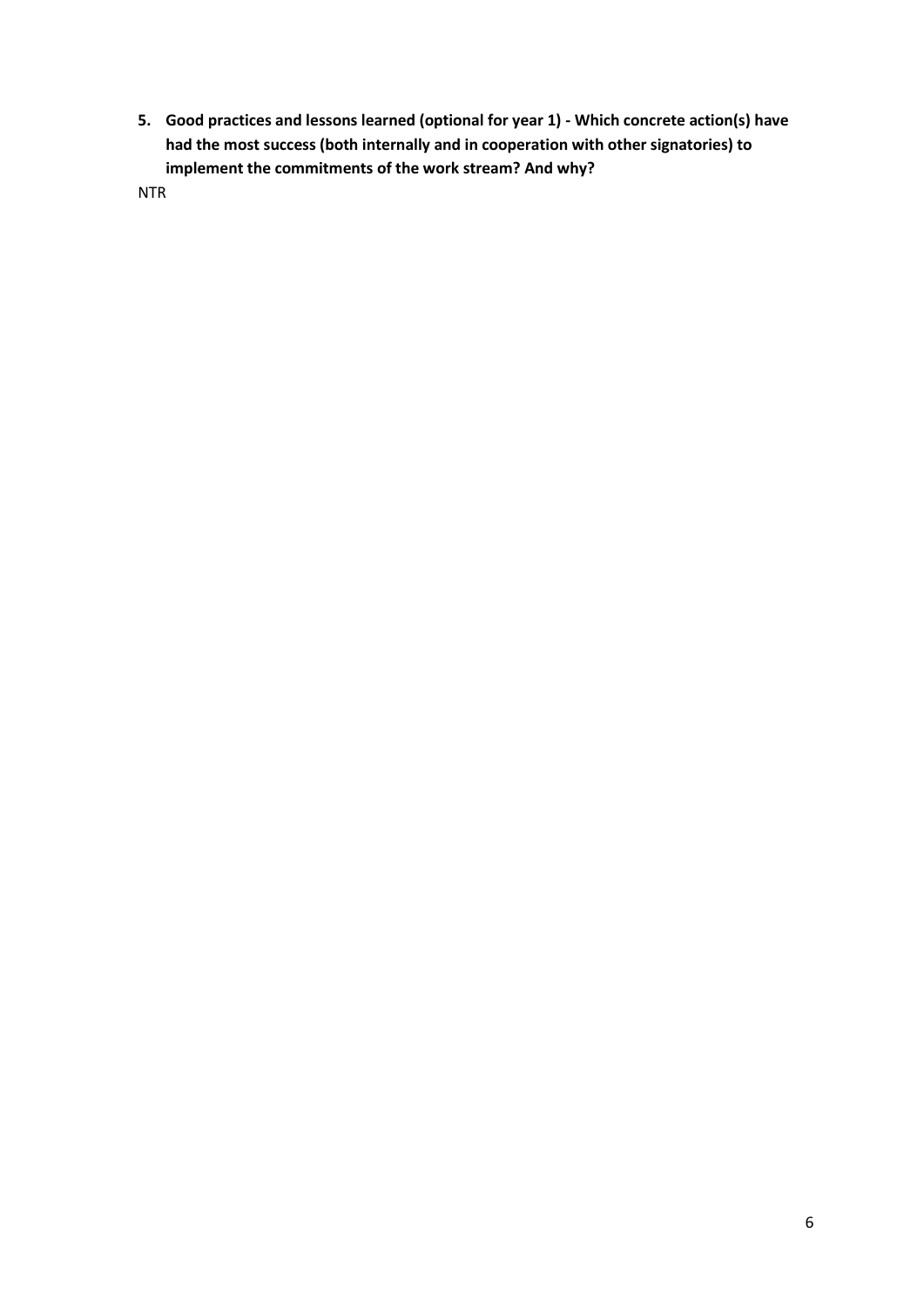## <span id="page-7-1"></span><span id="page-7-0"></span>**Work stream 4 – Management costs**

**1. Baseline (only in year 1) - Where did your organisation stand on the work stream and its commitments when the Grand Bargain was signed?**

Mercy Corps used electronic cash transfer technology in many country programs and designed [internal guidance](https://www.mercycorps.org/sites/default/files/E-TransferGuideAllAnnexes.pdf) for its use, as well as published a [cost efficiency comparative study.](https://www.mercycorps.org/sites/default/files/MercyCorps_DRC_CashTransfersCaseStudy_November2014.pdf)

- <span id="page-7-2"></span>**2. Progress to date - Which concrete actions have you taken (both internally and in cooperation with other signatories) to implement the commitments of the work stream?**
- Developed [guidance on assessing mobile networks' technical and agent network quality](http://www.cashlearning.org/downloads/mobile-money-assessment-and-contracting-guide-final.pdf) to inform program selection of delivery mechanisms and develop stronger partnerships.
- Provided feedback to private sector providers on key features of services for humanitarian payments, such as prepaid cards.
- Convened Electronic Cash Transfer Learning Action Network (ELAN), which seeks to support the supply (quality of options and cost) and demand (NGO readiness to procure and use) sides of e-transfers.
- Researched uptake and use of digital financial services as a result of emergency electronic cash transfer programming in [Bangladesh,](http://www.cashlearning.org/resources/library/985-can-e-transfers-promote-financial-inclusion-in-emergencies-a-case-study-from-bangladesh) [Ethiopia](http://www.cashlearning.org/resources/library/986-can-e-transfers-promote-financial-inclusion-in-emergencies-a-case-study-from-ethiopia) an[d Zimbabwe.](http://www.cashlearning.org/resources/library/987-can-e-transfers-promote-financial-inclusion-in-emergencies-a-case-study-from-zimbabwe)
- <span id="page-7-3"></span>**3. Planned next steps - What are the specific next steps which you plan to undertake to implement the commitments (with a focus on the next 2 years)?**
- Test and improve mobile money assessment guidance and form preferred supplier agreements with mobile operators on DRC and Mali.
- Continue work to share information about e-transfer providers and services and offer feedback to improve quality and encourage appropriate pricing at larger scales.
- <span id="page-7-4"></span>**4. Efficiency gains (optional for year 1) - Please indicate, qualitatively, efficiency gains associated with implementation of GB commitments and how they have benefitted your organisation and beneficiaries.**

NTR

<span id="page-7-5"></span>**5. Good practices and lessons learned (optional for year 1) - Which concrete action(s) have had the most success (both internally and in cooperation with other signatories) to implement the commitments of the work stream? And why?**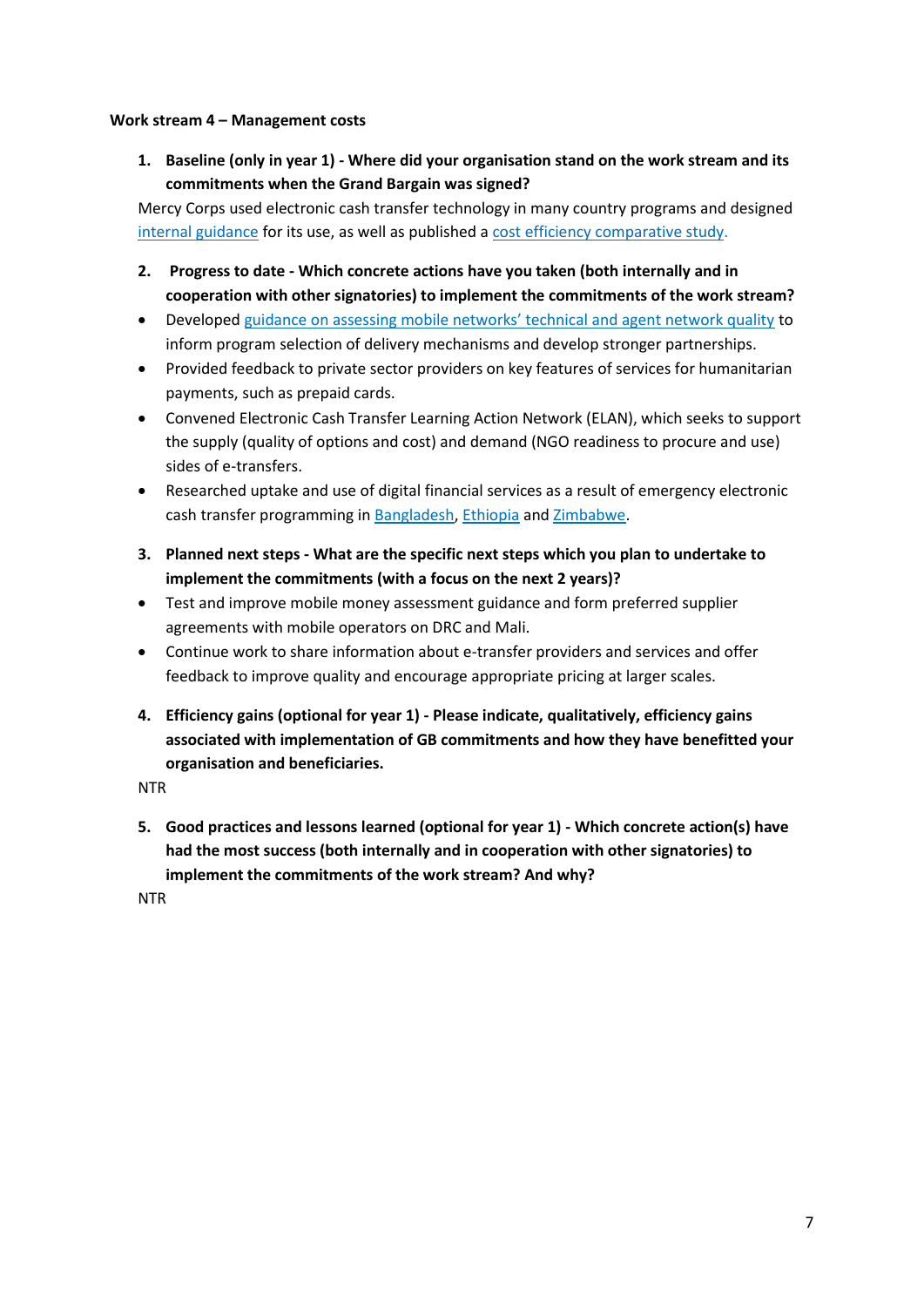#### <span id="page-8-1"></span><span id="page-8-0"></span>**Work stream 5 – Needs Assessment**

**1. Baseline (only in year 1) - Where did your organisation stand on the work stream and its commitments when the Grand Bargain was signed?**

Mercy Corps is working on establishing internal forms to be used for emergency assessments.

<span id="page-8-2"></span>**2. Progress to date - Which concrete actions have you taken (both internally and in** 

**cooperation with other signatories) to implement the commitments of the work stream?**  Mercy Corps drafted a transect walk assessment for early emergency response (within the first 24 hours) as well as a 72 hour market assessment and household assessment tool. These tools are in the early stages of field testing. We are building off of previous experience and tools; the value added through this process has been streamlining current tools into robust, standardized templates for mobile data collection.

<span id="page-8-3"></span>**3. Planned next steps - What are the specific next steps which you plan to undertake to implement the commitments (with a focus on the next 2 years)?**

**NTR** 

<span id="page-8-4"></span>**4. Efficiency gains (optional for year 1) - Please indicate, qualitatively, efficiency gains associated with implementation of GB commitments and how they have benefitted your organisation and beneficiaries.**

NTR

<span id="page-8-5"></span>**5. Good practices and lessons learned (optional for year 1)- Which concrete action(s) have had the most success (both internally and in cooperation with other signatories) to implement the commitments of the work stream? And why?**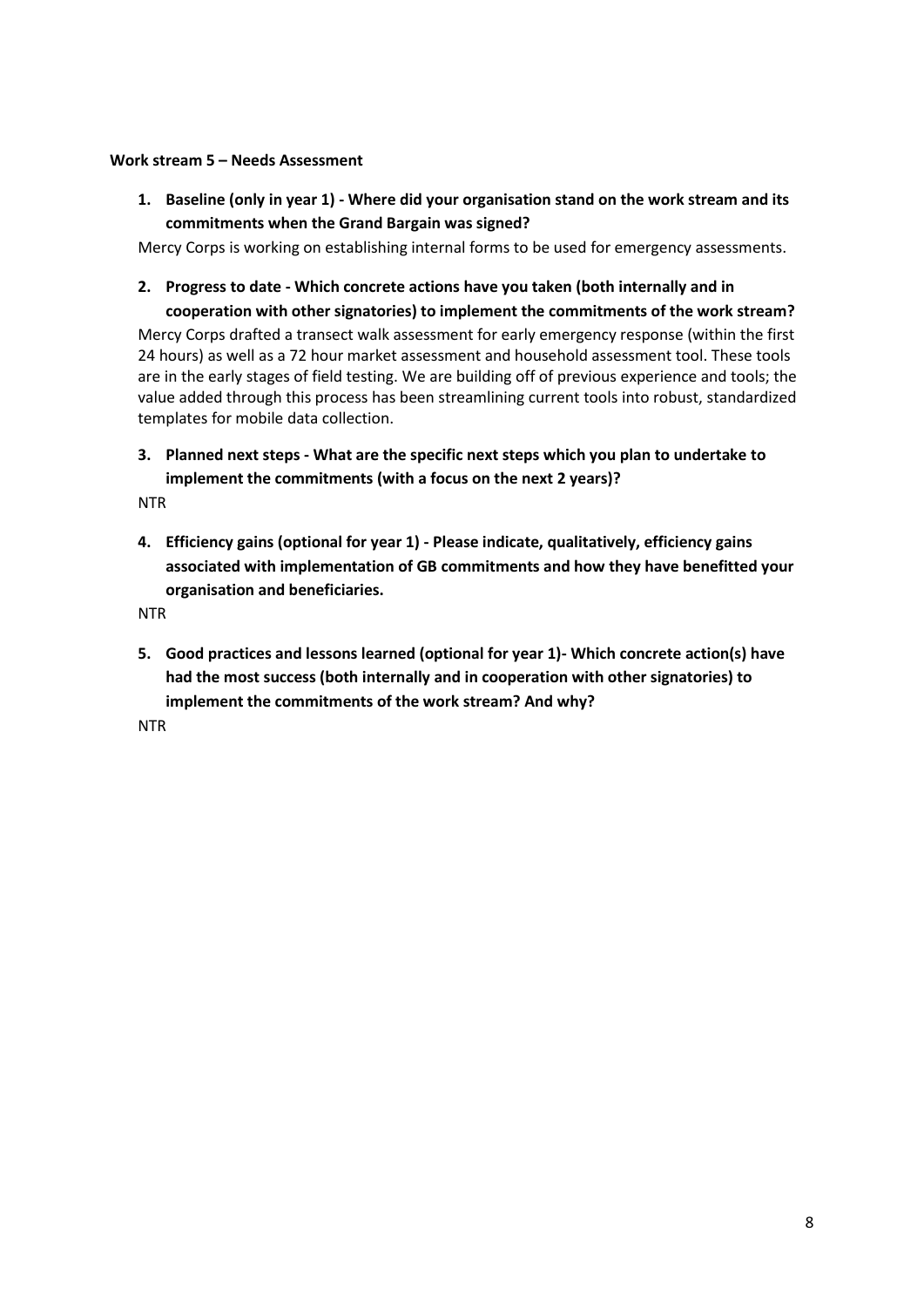#### <span id="page-9-1"></span><span id="page-9-0"></span>**Work stream 6 – Participation Revolution**

**1. Baseline (only in year 1) - Where did your organisation stand on the work stream and its commitments when the Grand Bargain was signed?**

Mercy Corps has mechanisms to consult and encourage participation from a wide range of local stakeholders, including hard-to-reach cohorts in both the design and implementation of emergency programs. To promote accountability, we require that all our complex programs have a CARM (Community Accountability Response Mechanism). This should include a complaints mechanism to record any complaints arising from the emergency program.

# <span id="page-9-2"></span>**2. Progress to date - Which concrete actions have you taken (both internally and in cooperation with other signatories) to implement the commitments of the work stream?**  NTR

<span id="page-9-3"></span>**3. Planned next steps - What are the specific next steps which you plan to undertake to implement the commitments (with a focus on the next 2 years)?**

We plan to further refine and adapt our community engagement and mobilization guide for emergency contexts. This guide will integrate community mobilization principles in emergency response process, equipping individuals with the knowledge and skills needed to identify, mobilize, and advocate for needed resources and services. Underlying these changes is the fundamental transformation of individuals' perceptions toward a sense of responsibility and agency as active participants in time of need.

<span id="page-9-4"></span>**4. Efficiency gains (optional for year 1) - Please indicate, qualitatively, efficiency gains associated with implementation of GB commitments and how they have benefitted your organisation and beneficiaries.**

NTR

<span id="page-9-5"></span>**5. Good practices and lessons learned (optional for year 1) - Which concrete action(s) have had the most success (both internally and in cooperation with other signatories) to implement the commitments of the work stream? And why?**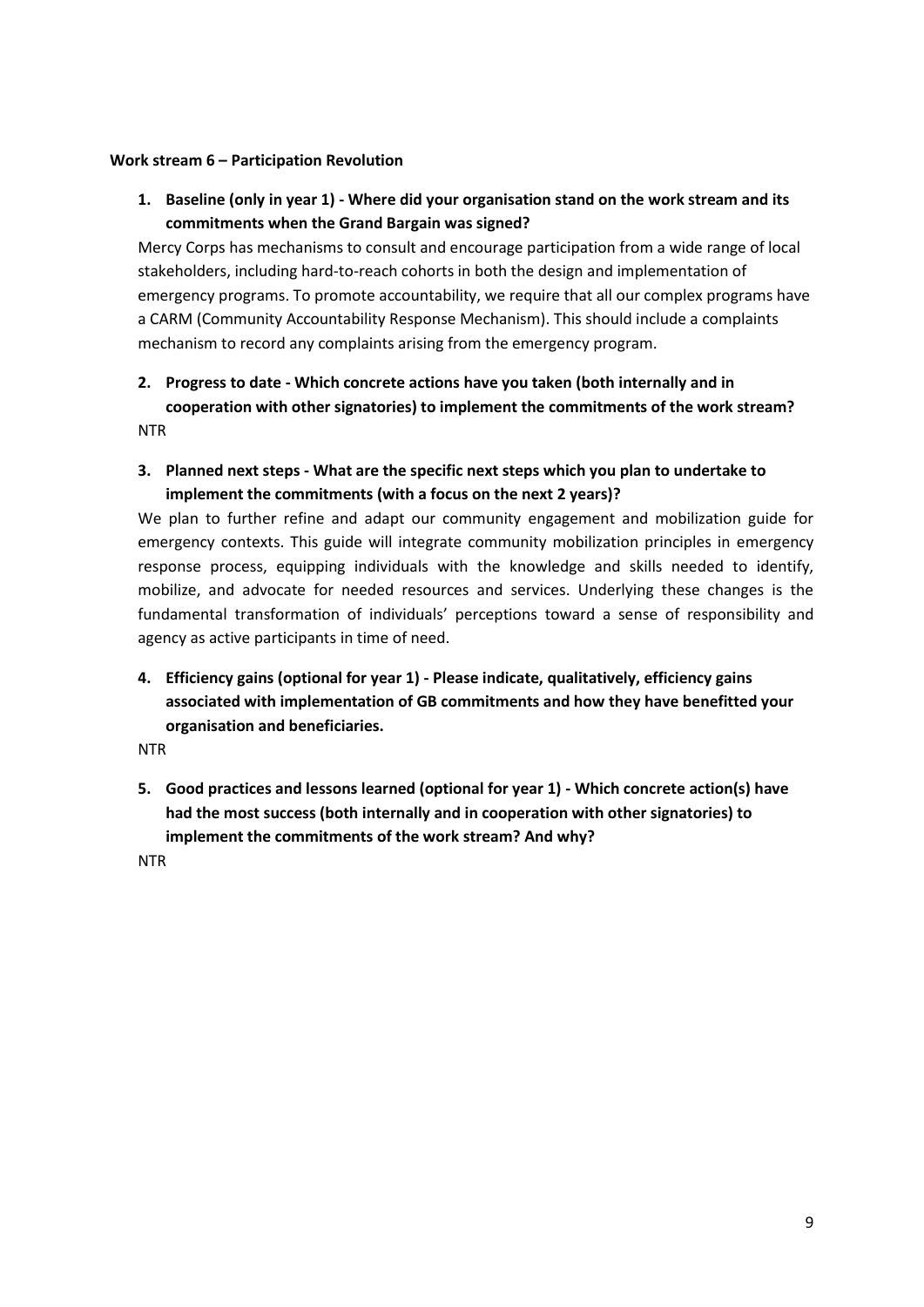<span id="page-10-1"></span><span id="page-10-0"></span>**Work stream 7 - Multi-year planning and funding**

**1. Baseline (only in year 1) - Where did your organisation stand on the work stream and its commitments when the Grand Bargain was signed?**

NTR

- <span id="page-10-2"></span>**2. Progress to date - Which concrete actions have you taken (both internally and in cooperation with other signatories) to implement the commitments of the work stream?**  NTR
- <span id="page-10-3"></span>**3. Planned next steps - What are the specific next steps which you plan to undertake to implement the commitments (with a focus on the next 2 years)?**

NTR

<span id="page-10-4"></span>**4. Efficiency gains (optional for year 1)- Please indicate, qualitatively, efficiency gains associated with implementation of GB commitments and how they have benefitted your organisation and beneficiaries.**

NTR

<span id="page-10-5"></span>**5. Good practices and lessons learned (optional for year 1) - Which concrete action(s) have had the most success (both internally and in cooperation with other signatories) to implement the commitments of the work stream? And why?**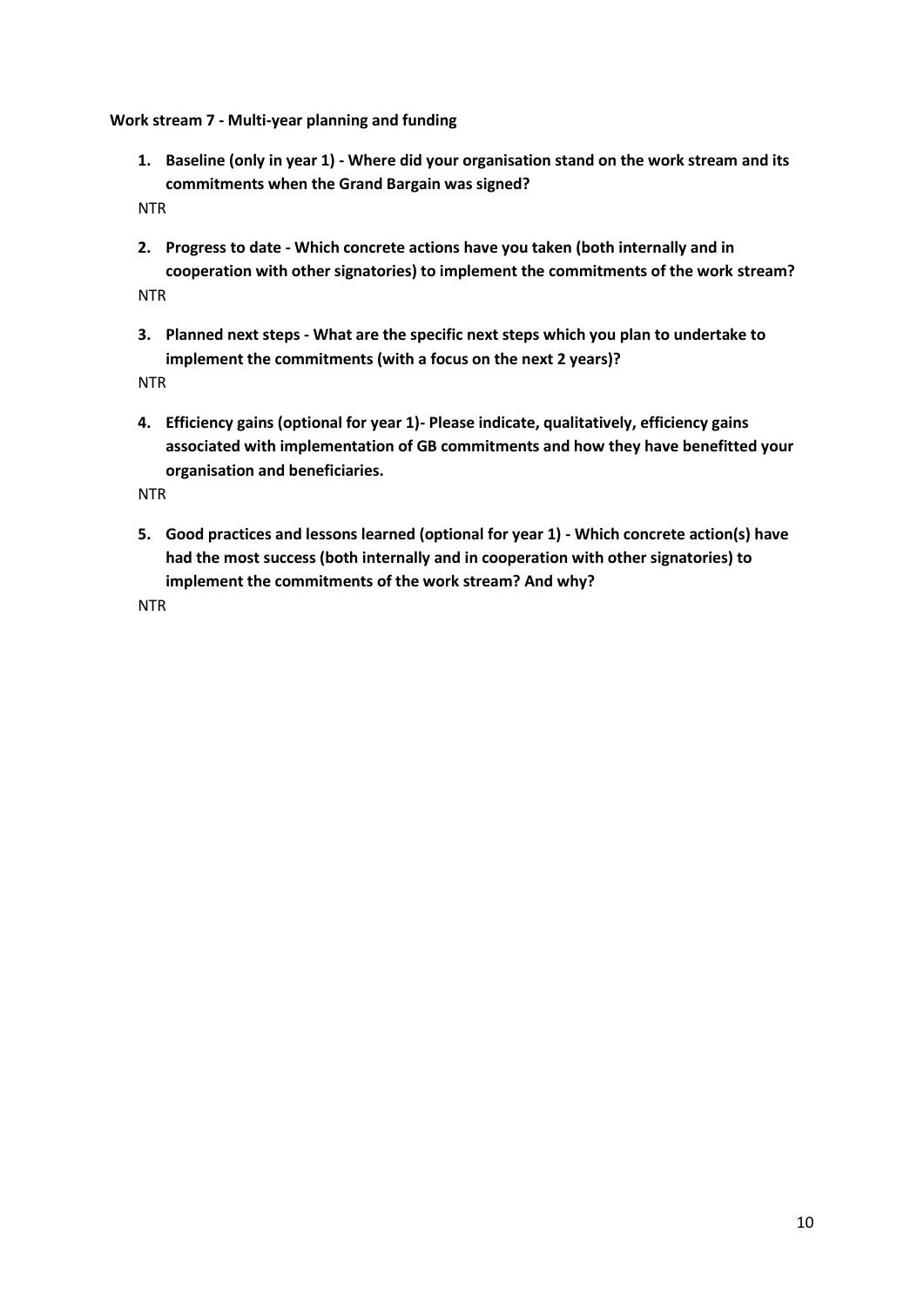<span id="page-11-1"></span><span id="page-11-0"></span>**Work stream 8 - Earmarking/flexibility**

**1. Baseline (only in year 1) - Where did your organisation stand on the work stream and its commitments when the Grand Bargain was signed?**

NTR

<span id="page-11-2"></span>**2. Progress to date - Which concrete actions have you taken (both internally and in cooperation with other signatories) to implement the commitments of the work stream?**  NTR

<span id="page-11-3"></span>

**3. Planned next steps - What are the specific next steps which you plan to undertake to implement the commitments (with a focus on the next 2 years)?**

NTR

<span id="page-11-4"></span>**4. Efficiency gains (optional for year 1)- Please indicate, qualitatively, efficiency gains associated with implementation of GB commitments and how they have benefitted your organisation and beneficiaries.**

NTR

<span id="page-11-5"></span>**5. Good practices and lessons learned (optional for year 1) - Which concrete action(s) have had the most success (both internally and in cooperation with other signatories) to implement the commitments of the work stream? And why?**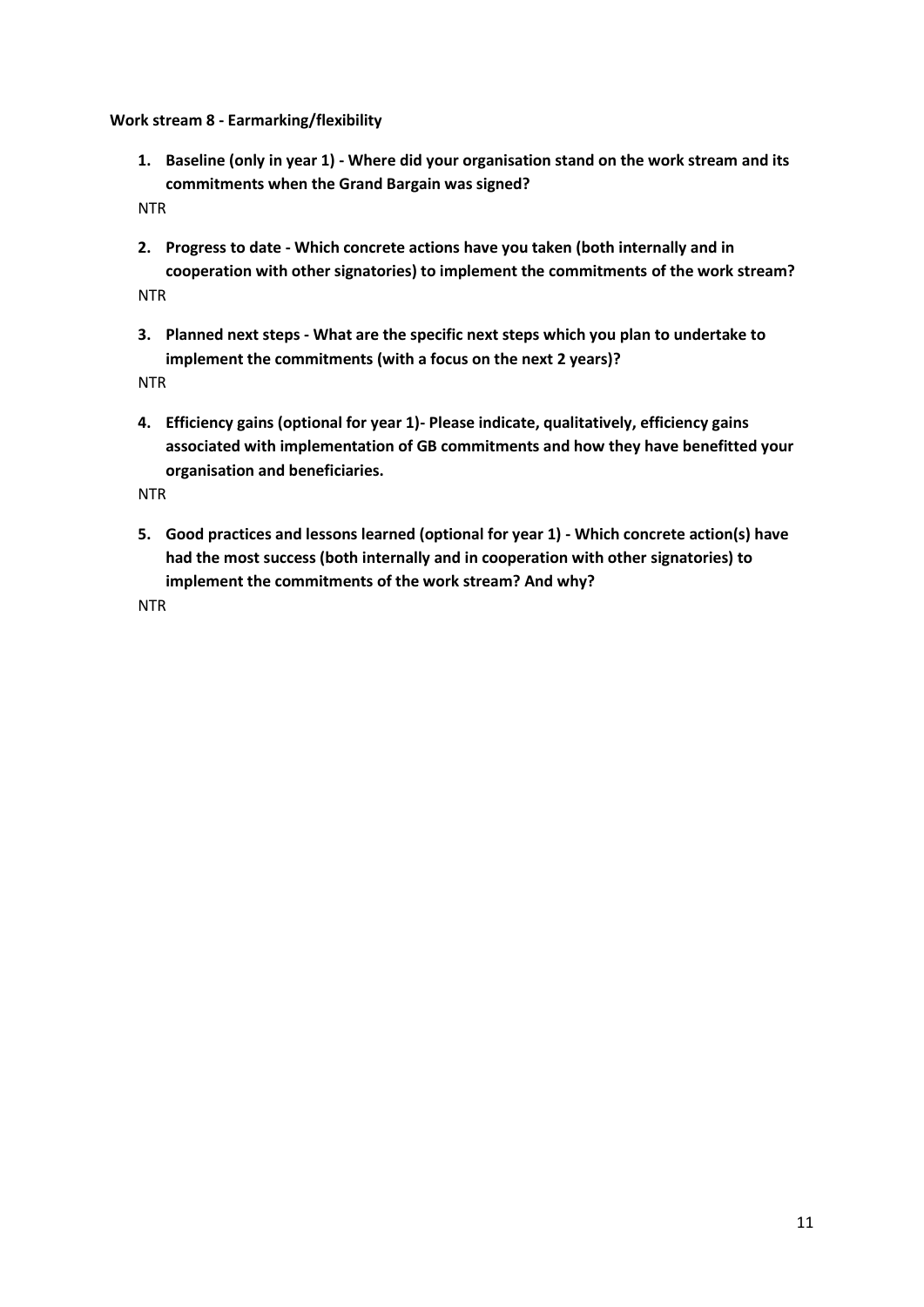<span id="page-12-1"></span><span id="page-12-0"></span>**Work stream 9 – Reporting requirements**

**1. Baseline (only in year 1) - Where did your organisation stand on the work stream and its commitments when the Grand Bargain was signed?**

NTR

<span id="page-12-2"></span>**2. Progress to date - Which concrete actions have you taken (both internally and in cooperation with other signatories) to implement the commitments of the work stream?**  NTR

<span id="page-12-3"></span>

**3. Planned next steps - What are the specific next steps which you plan to undertake to implement the commitments (with a focus on the next 2 years)?**

NTR

<span id="page-12-4"></span>**4. Efficiency gains (optional for year 1) - Please indicate, qualitatively, efficiency gains associated with implementation of GB commitments and how they have benefitted your organisation and beneficiaries.**

NTR

<span id="page-12-5"></span>**5. Good practices and lessons learned (optional for year 1) - Which concrete action(s) have had the most success (both internally and in cooperation with other signatories) to implement the commitments of the work stream? And why?**